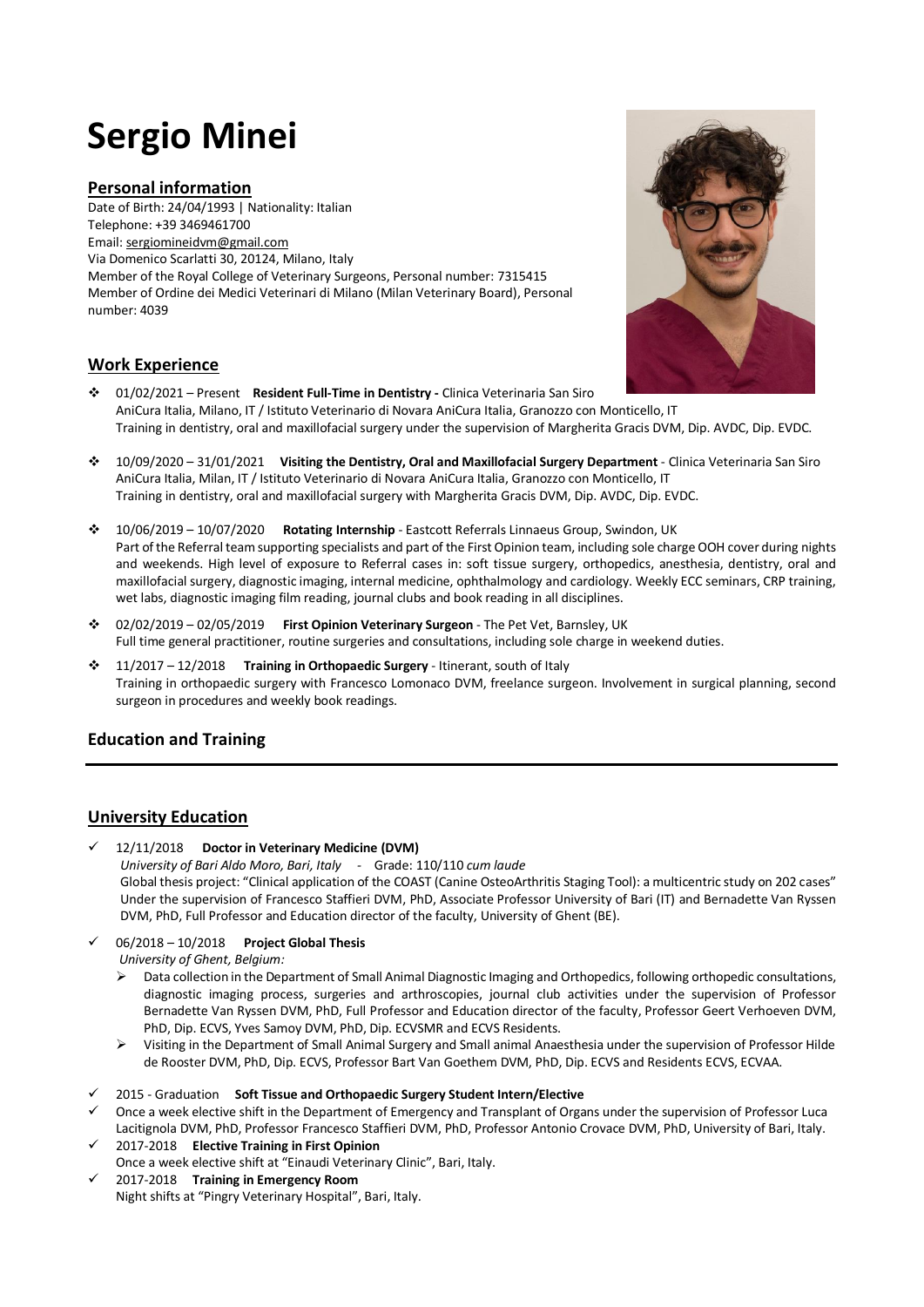## **Continuing Education - Congress, Seminar and Webinar**

- 6/02/2021 "Overview on mandibular trauma" **AOCMF** North America online course.
- $\checkmark$  5/02/2021 Dutch Veterinary Oncology Conference 2021, online congress.
- 4/02/2021 "Non-periodontal inflammatory lesions in dogs and cats" VetMeet, presented by Jason W. Soukup DVM, Dip. AVDC, Associate Professor Wisconsin University.
- $\checkmark$  30-31/01/2021 Digital Vet Expo Milano 2021, online congress.
- 29/01/2021 "BVDA Talking teeth: Radiography" online **BVDA** meeting.
- 28/01/2021 "Microbial pathogenesis of periodontal disease" VetMeet, presentato da Santiago Peralta DVM, Dip. AVDC, FF-AVDC-OMFS, Associate Professor Cornell University.
- $\checkmark$  27/01/2021 "Chronic lymphoplasmacellular inflammation in cats", presented by Margherita Gracis DVM, Dip. AVDC, Dip. EVDC.
- $\checkmark$  17/01/2021 "Mastering veterinary radiographic interpretation" online training, presented by Brett Beckman DVM, Dip. AVDC, DAAPM.
- 15/11/2020 "Oncologic surgery: which are our limits?" Italian society of veterinary oncology **SIONCOV,** online course.
- 30-31/10/2020 Veterinary Dental Forum **VDF** virtual conference 2020.
- 21/10/2020 "Management of Segmental Mandibular Defects" **AOCMF** North America online course.
- $\checkmark$  18/10/2020 "New horizonts in veterinary parodontology" Italian Society of Veterinary Odontostomatology and Oral Surgery **SIODOCOV,** online course.
- 23/09/2020 British Veterinary Dental Association **BVDA** Scientific Meeting 2020.
- 15/05/2020 "Surgical extractions" Wet-Lab, Eastcott Referrals, instructor: Andrew Perry BVSc, Dip. EVDC, MRCVS.
- 23/04/2020 "Approaching the thoracic surgery" presented by Andrew Phillips BVetMed, MVetMed, AFHEA, Dip. ECVS, MRCVS and Maria Valentina Carrozzo DVM, MVSci, MRCVS.
- $\checkmark$  17/04/2020 "Anesthesia in the young patient" presented by Maria Valentina Carrozzo DVM, MVSci, MRCVS.
- 9/04/2020 **AOVET** online Live Case Discussion: What to do when things go wrong, presented by Nacho Calvo LdoVet, Phd, CertSAS, Dipl ECVS, FHEA, MRCVS and Alessandro Piras DVM, Chair AO VET Education.
- $\checkmark$  9/04/2020 "Torsions Don't get your knickers in a twist" presented by Anna K. Frykfors von Hekkel BVetMed(Hons), PGDVCP, MRCVS.
- 3/04/2020 "Anesthesia in the senile patient" presented by Maria Valentina Carrozzo DVM, MVSci, MRCVS and Tristan Merlin Dr. vet., MSc, MVetMed, MRCVS.
- 27/03/2020 "Salivary glands surgery" presented by Filippo Cinti DVM, PhD, GPCert(SASTS), Dip. ECVS, MRCVS.
- 29/10/2019 **AOVET** Exotics Live Cases presentation and Collegial Discussion, presented by Vanessa Ferraz AOVET Brazil's Exotic course Director and Faculty.
- 16/10/2019 "Talking Teeth" Regional British Veterinary Dental Association **BVDA** interactive case-based dentistry and maxillofacial surgery discussion.
- 11-12/10/2019 **AVSTS** (Association of Veterinary Soft Tissue Surgeons) Autumn Meeting Apex City of Bath Hotel (UK).
- 25/07/2019 "Imaginative wound closure Avoid the bandage marathon" presented by Ivan Doran MRCVS, RCVS Specialist in Small Animal Surgery (Soft Tissue).
- 25/06/2019 "Top Tips for Gatrointestinal Surgery" presented by Tim Charlesworth MA, VetMB, DSAS(ST), MRCVS, RCVS Specialist in Small Animal Surgery (Soft Tissue) and Filippo Cinti DVM, PhD, GPCert(SASTS), Dip. ECVS, MRCVS.
- 04/12/2018 "The traumatized patient: orthofast and neurofast assessment" presented by Daniele Corlazzoli DVM, Dip. ECVN.
- $\checkmark$  14/10/2018 "Uncommon surgical disease: approach and treatments" presented by Filippo Cinti DVM, PhD, GPCert(SASTS), Dip. ECVS, MRCVS.
- $\checkmark$  04/09/2018 "Chronic Pain in dogs and cats" presented by Tim Bosmans DVM, PhD.
- $\checkmark$  28/08/2018 "Physiotherapy and sport medicine seminar" presented by Sherman Canapp DVM, Dip. ACVS, Dip. ACVSMR, Debra Canapp DVM, Dip. ACVSMR, Yves Samoy DVM, PhD, Dip. ECVSMR.
- $\checkmark$  03/02/2018 "Orthopaedic pain: how to localize and manage the most common situations in veterinary traumatology" presented by Enrico Panichi DVM, PhD, Fulvio Cappellari DVM, PhD, Francesco Pascali DVM.
- $\checkmark$  12-13/07/2017 "Basic course on legislation, welfare and management of animals used in experimental research projects" Prof. Ignazio Alvarez Gomez De Segura DVM, PhD, Dip. ECVAA.
- 05/2016; 05/2017; 05/2018 **SCIVAC** (Cultural Italian Veterinary Society for Companion Animals) International Congress, Rimini Italy.